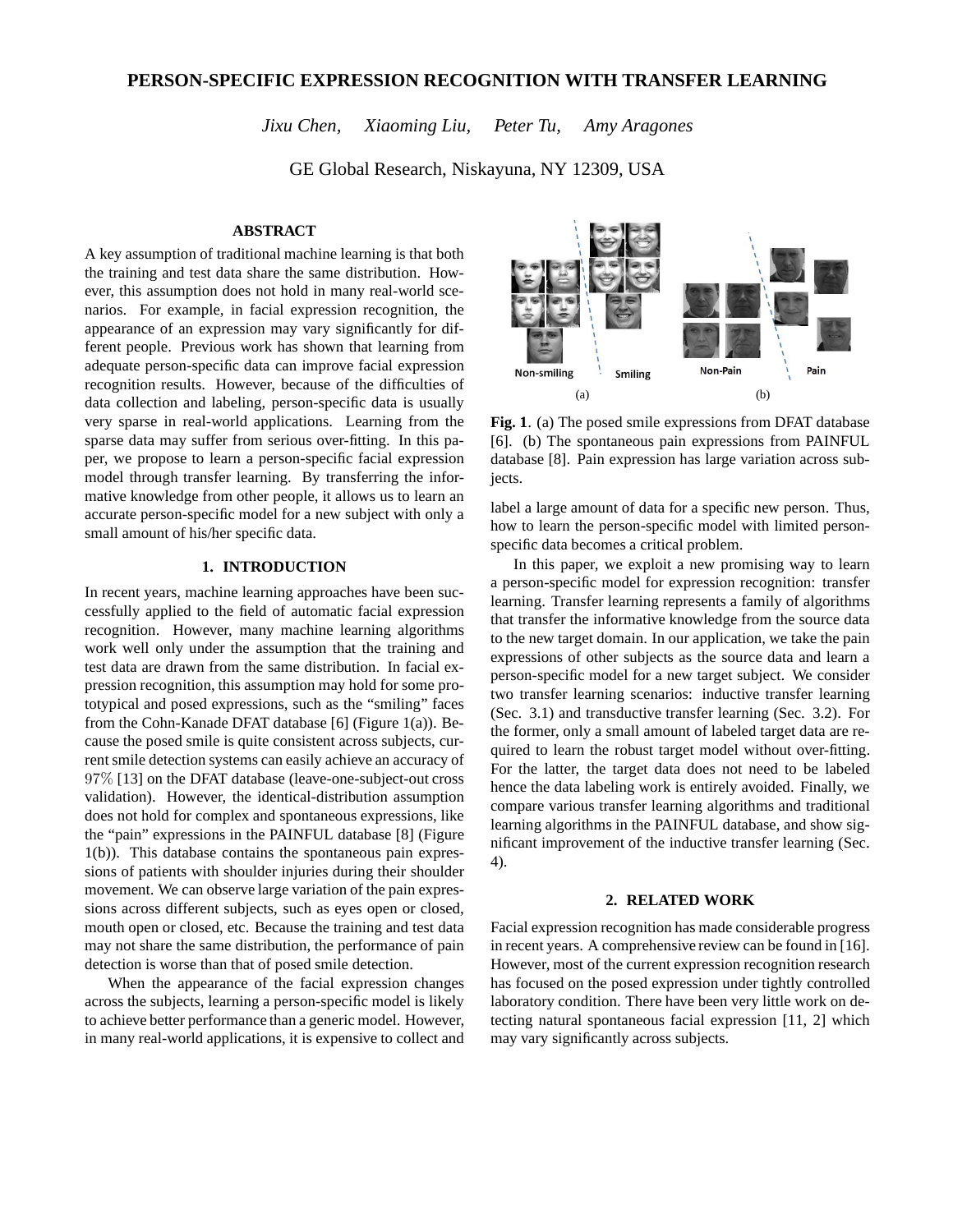An application of spontaneous facial expression recognition that would be of great benefit is pain/no-pain detection [7]. For instance, in intensive care units (ICU) [5], the improvement in patient outcomes has been achieved by pain monitoring. Lucey et al. [7] collected the spontaneous pain database from patients with shoulder injuries. Their pain detection system achieved 0.751 area under the ROC curve (AUC) using only appearance features, and achieved the best performance of 0.839 AUC by combining the shape and appearance features. In this paper, we propose to further improve this result through a person-specific pain detector.

Previous work [3, 12] has shown that a person-specific model out-performs a person-independent model in expression recognition when adequate person-specific data is available. However, if only a small number of training images for a new subject are available, learning a person-specific model increases the risk of over-fitting. In this paper, we propose to address this problem through transfer learning.

Transfer learning aims to extract knowledge from one or more source domains and improve the learning in the target domain. It has been applied to a wide variety of applications, such as object recognition [14], sign language recognition and text classification. For more details we refer the reader to the survey [9]. In this paper, we apply transfer learning algorithms to the task of person-specific facial expression recognition.

# **3. PERSON-SPECIFIC FACIAL EXPRESSION RECOGNITION**

We first introduce the notation used for the transfer learning problem we intend to approach. Let's denote the training data of a new subject as target data  $D_T = \{(\mathbf{x}_{T,i}, y_{T,i})\}_{i=1..N_T}$ and the training data of other subjects as source data  $D<sub>S</sub>$  =  ${(\mathbf{x}_{S,i}, y_{S,i})\}_{i=1..N_S}$ , where  $\mathbf{x} \in \mathcal{X}$  is in the feature space and  $y \in \{1, +1\}$  is the binary label representing expression presence/absence.

For person-specific facial expression recognition, the goal is to learn a classifier  $f_T : \mathbf{x}_T \to y_T$  from the target data  $D_T$ . However, since the size of target data  $(N_T)$  is very small, learning from  $D<sub>T</sub>$  only would suffer serious overfitting problems. Transfer learning can improve the learning of  $f<sub>T</sub>$  by transferring knowledge from the abundant source data  $D<sub>S</sub>$ .

#### **3.1. Inductive Transfer Learning Algorithm**

In this section, we use the boosting-based inductive transfer learning in [14] to learn the person-specific model. This framework consists of two phases. In the first phase, the knowledge of the source data is represented by a large collection of weak classifiers. In the second phase, some of the weak classifiers are selected to boost the target classifier on the target data.

This algorithm is summarized in Algorithm 1. Notice that it transfers the knowledge from multiple sources. The total number of the source data is  $N_S = \sum_{m=1}^{N} N_m$ . Compared

**Algorithm 1** Inductive transfer learning for person-specific model

**input:** Source data of M subjects  $D_1, ..., D_M$ , where  $D_m$  =  $\{({\bf x}_{m,1}, y_{m,1}),...,({\bf x}_{m,N_m}, y_{m,N_m})\}$ . The target data of a new subject  $\mathbf{D}_T = \{(\mathbf{x}_{T,1}, y_{T,1}), ..., (\mathbf{x}_{T,N_T}, y_{T,N_T})\}.$ **output:** A person-specific classifier for the target subject  $y =$  $f_T(\mathbf{x})$ . **Phase-I Learning a weak classifier set**  $H$  from source data  $\mathbf{D}_1, ..., \mathbf{D}_M$ . **for**  $m = 1$  to  $M$  **do** Initialize the weight vector  $\mathbf{w}_m^{(1)} = (w_{m,1}^{(1)}, ..., w_{m,N_m}^{(1)})$ **for**  $k = 1$  to  $K$  **do** Normalize the weight vector  $w_m$  to 1. Find the weak classifier  $h_m^{(k)}$  that minimizes the weighted classification error  $\varepsilon$  over the data set  $\mathbf{D}_m$ . Compute the error  $\varepsilon = \sum_{i=1}^{N_m} w_{m,i}^{(k)} [y_{m,i} \neq h_m^{(k)}(\mathbf{x}_{m,i})].$  $\alpha = \frac{1}{2} \ln \frac{1-\varepsilon}{\varepsilon}.$ 

Update the weights

$$
w_{m,i}^{(k+1)} = w_{m,i}^{(k)} \exp{\{-\alpha y_{m,i} h_m^{(k)}(\mathbf{x}_{m,i})\}}.
$$

 $\mathcal{H} \leftarrow \mathcal{H} \bigcup h_m^{(k)}.$ 

**end for end for**

Phase-II Learning a target classifier on target data  $D_T$ . Initialize the weights  $\mathbf{w}_T^{(1)} = (w_{T,1}^{(1)}, ..., w_{T,N_T}^{(1)}).$ 

**for**  $k = 1$  to  $K$  **do** 

Normalize the weight vector  $w_T$  to 1.

Select one weak classifier  $h_T^{(k)}$  from H that minimizes the weighted classification error  $\varepsilon$  over the data set  $\mathbf{D}_T$ .

Compute the weighted error  $\varepsilon = \sum_{n=1}^{N_T}$  $i=1$  $w_{T,i}^{(k)}[y_{T,i}\neq h_T^{(k)}(\mathbf{x}_{T,i})].$  $\alpha_T^{(k)} = \frac{1}{2} \ln \frac{1-\varepsilon}{\varepsilon}.$ Update the weights  $w_{T,i} = w_{T,i} \exp{\{-\alpha_T^{(k)} y_{T,i} h_T^{(k)}(\mathbf{x}_{T,i})\}}$ .

 $\mathcal{H} \leftarrow \mathcal{H} \setminus h_T^{(k)}.$ 

 $\alpha_T^{(k)}h_T^{(k)}(\mathbf{x}))).$ 

**end for return**  $f_T(\mathbf{x}) = sign(\sum$ 

to the transfer learning from a single source [4], this multisource transfer learning can identify and take advantage of the sources that closely related to the target, making it less vulnerable to *negative transfer* from unrelated sources.

k

Phase-I is the standard Adaboost algorithm run for each of the source data. The Adaboost classifier includes the weak classifiers that best discriminate the positive and negative data for that source. All the weak classifiers learned from source data constitute a large classifier set  $H$ . Phase-II is a variation of Adaboost on the target  $D_T$ . In contrast to the traditional Adaboost which learns weak classifiers from the target data, we pick the weak classifiers from the source classifier set  $H$ . Since only the classifiers with the lowest classification rate on  $D_T$  are selected, it can ensure the *positive transfer* of the knowledge from source to target.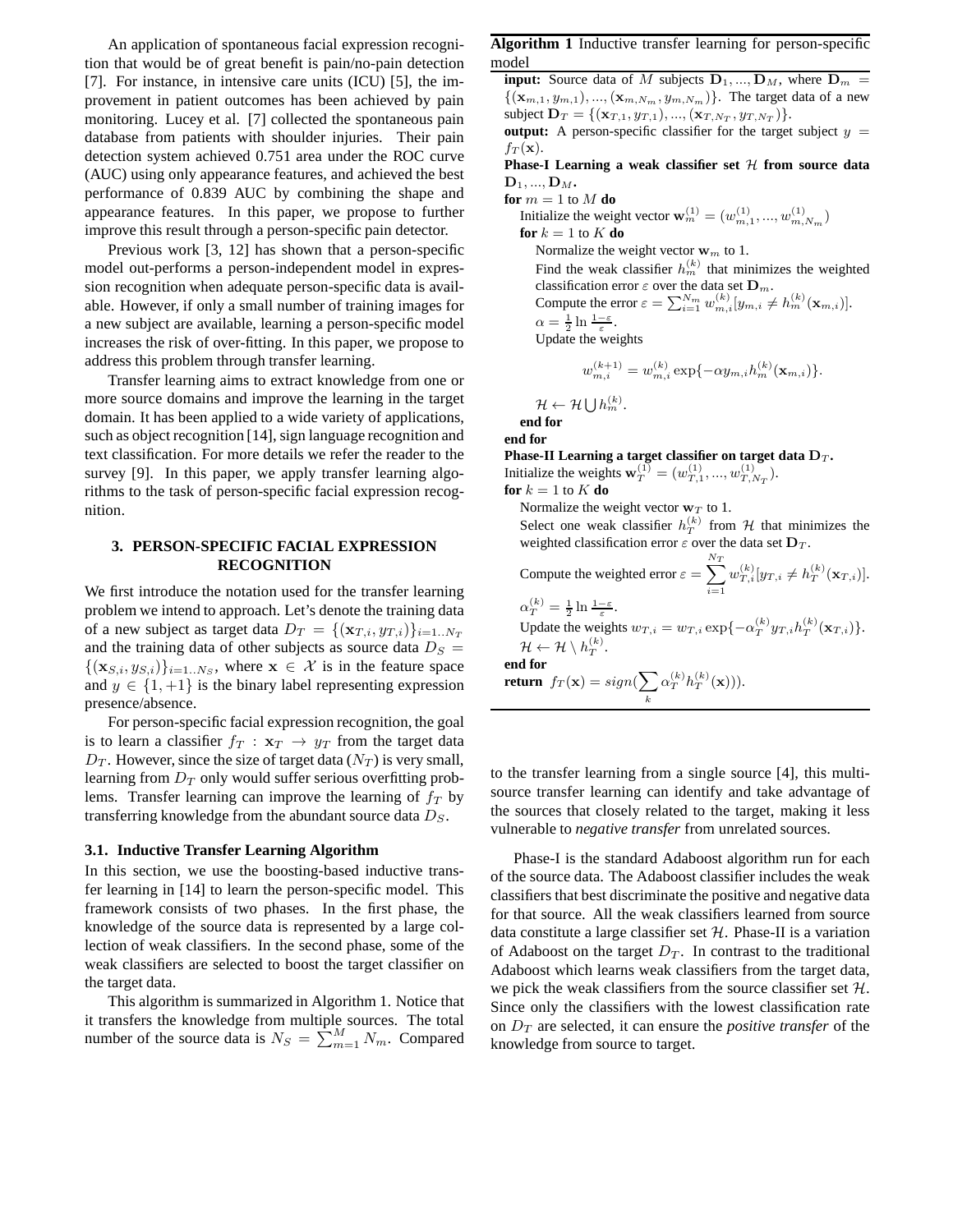### **3.2. Transductive Transfer Learning Algorithm**

In this section, we apply the transductive transfer learning algorithm in [10] to the facial expression recognition. This approach is attractive because it can learn the target classifier without knowing the target labels  $\{y_{T,1},..., y_{T,N_T}\}$ , so that the labeling work for a new subject can be entirely avoided.

The basic idea of transfer learning is to re-use the source data that is close to the target. Given the labeled source data  $D_S = \{(\mathbf{x}_{S,i}, y_{S,i})\}_{i=1...N_S}$  and the unlabeled target data  $D_T = {\mathbf{x}_{T,j}}_{j=1...N_T}$ , transductive transfer learning reweights every sample  $(\mathbf{x}_{S,i}, y_{S,i})$  in the source data using the probability ratio  $w(\mathbf{x}_{S,i}) = \frac{p_S(\mathbf{x}_{S,i})}{p_T(\mathbf{x}_{S,i})}$ , where  $p_S(\mathbf{x})$  and  $p_T(\mathbf{x})$  are the marginal distributions of the source and the target, and then the reweighted source data are used to train the target model.

Here, the sample weight  $w(x)$  is approximated by a linear model  $\hat{w}(\mathbf{x}) = \sum_{l=1}^{b} \alpha_l \phi_l(\mathbf{x})$ , where  $\phi_l(\mathbf{x})$  is a basis function such that  $\phi_l(\mathbf{x}) \geq 0$  for all x.  $\alpha_l$  is the parameter to be estimated.

Thus, the target distribution can be approximated by the weighted source distribution:  $\hat{p}_T(\mathbf{x}) = \hat{w}(\mathbf{x})p_S(\mathbf{x})$ . Transductive transfer learning minimizes the KL divergence between  $\hat{p_T}(\mathbf{x})$  and  $p_T(\mathbf{x})$ :

$$
KL[p_T(\mathbf{x})||\hat{p_T}(\mathbf{x})] = \int p_T(\mathbf{x}) \log \frac{p_T(\mathbf{x})}{\hat{w}(\mathbf{x})p_S(\mathbf{x})} d\mathbf{x}
$$

$$
= \int p_T(\mathbf{x}) \log \frac{p_T(\mathbf{x})}{p_S(\mathbf{x})} d\mathbf{x} - \int p_T(\mathbf{x}) \log \hat{w}(\mathbf{x}) d\mathbf{x}
$$

. Given the training data, the first term is a constant, we just need to maximize the second term with respect to  $\hat{w}(\mathbf{x})$ . (For more details of this algorithm please refer to [10]).

Finally, we use the weighted source data to train an Adaboost classifier for the target subject, i.e. the sample weights of the source data are initialized as  $\{\hat{w}(\mathbf{x}_{S,i})_{i=1...N_S}\}\$  in the AdaBoost learning algorithm.

#### **4. EXPERIMENTAL RESULTS**

We tested the transfer learning algorithms on the PAINFUL database [8], which contains video sequences (totally 48,398 frames) of 25 subjects with shoulder injuries.

Local Binary Pattern (LBP) is used as the facial image feature in our experiments. We first use the eye locations provided in the PAINFUL database to crop and warp the face region to a  $128\times128$  image. Following the method in [1], this face image is divided into  $8 \times 8$  small regions and a 59dimensional  $LBP_{8,1}^{u2}$  feature is extracted from each region. Superscript  $u^2$  reflects the use of uniform patterns.  $(8, 1)$  represents 8 sampling point on a circle of radius of 1. These LBP features are concatenated into a single, spatial enhanced feature with  $8 \times 8 \times 59 = 3776$  dimensions (Figure 2).

Similar to [8], we perform a leave-one-subject-out evaluation on 25 subjects. For the target subject, we use the first  $N_T$ frames of his/her video sequence to learn the person-specific model via transfer learning and test on the second half of the



**Fig. 2**. LBP vector is used as the facial image feature.

**Table 1**. Performance comparison: AUC for different number of transfer learning data  $(N_T)$ . 'half' represents the result using the first half of the target data for transfer learning.

| $N_{\bm{T}}$                 | 10    | 25    | 50    | 100   | half  |
|------------------------------|-------|-------|-------|-------|-------|
| Traditional Model-A          | 0.557 | 0.684 | 0.786 | 0.862 | 0.893 |
| <b>Traditional Model-B</b>   | 0.786 | 0.816 | 0.819 | 0.835 | 0.878 |
| Inductive Transfer           | 0.782 | 0.821 | 0.880 | 0.891 | 0.895 |
| <b>Transductive Transfer</b> | 0.756 | 0.755 | 0.765 | 0.756 | 0.760 |
| Generic Model (Baseline)     | 0.769 |       |       |       |       |

sequence. The number of frames in the sequence varies from 518 to 3360.

We compare the generic model and four different personspecific models as follows. *Generic model* is the Adaboost classifier learned from the source data of 24 subjects. This is our baseline algorithm. *Traditional person-specific Model-A* is a Adaboost classifier learned only from the target data without transfer learning. *Traditional person-specific Model-B* is a Adaboost classifier learned from a combined dataset of both the source data and the target data. *Inductive transfer model* is learned using Algorithm 1. *Transductive transfer model* is learned using the algorithm in Sec. 3.2. Each of the above models consists of 50 weak classifiers. When the number of training samples is 50, the ROCs of these models are shown in Figure 3. The results with different number of training samples are summarized in Table 1.

For the traditional person-specific Model-A, we learn the Adaboost classifier only from the person-specific target data. This model suffers serious over-fitting when the target data is limited (AUC is 0.557 when the number of target data is 10). Its performance can be improved by adding more training data, but it is always worse than inductive transfer learning. When using adequate training data (i.e. half of the target data), its performance is close to inductive transfer learning.

For the traditional person-specific Model-B, the classifier is learned from a combined data-set that consists of both the source and the target data. Because we have a large amount of training data, over-fitting problem can be avoided. However, because this classifier focuses on the combined data-set, its performance on the target data is not as good as Model-A when the target data is sufficient. Furthermore, since the training data size is very large, the learning process is very time consuming. We list the average training time for personspecific models in Table 2.

The inductive transfer learning achieves the best perfor-